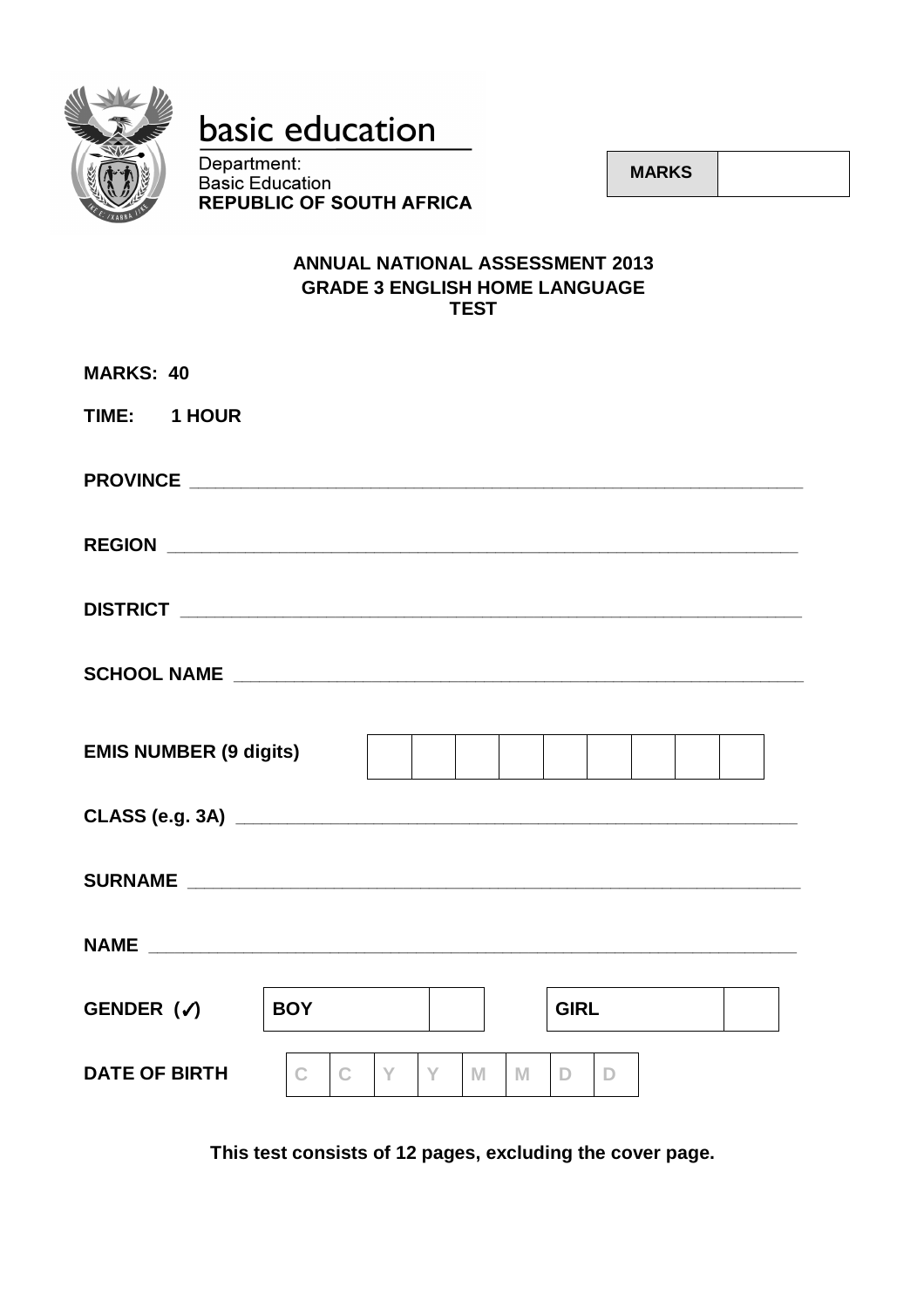## **Instructions to the learners**

- 1. Read all the instructions and questions carefully.
- 2. Answer all the questions on the question paper.
- 3. The teacher will lead you through the practice exercises before you start writing the test.
- 4. The test counts 40 marks.
- 5. The test duration is 60 minutes.

#### **Practice exercises**

1. Circle the letter next to the correct answer.

What do we get from cows?

Cows give us ...



You have answered the question correctly if you have circled B.

2. Circle the verbs.



 You have answered the question correctly if you have circled the words walks and runs.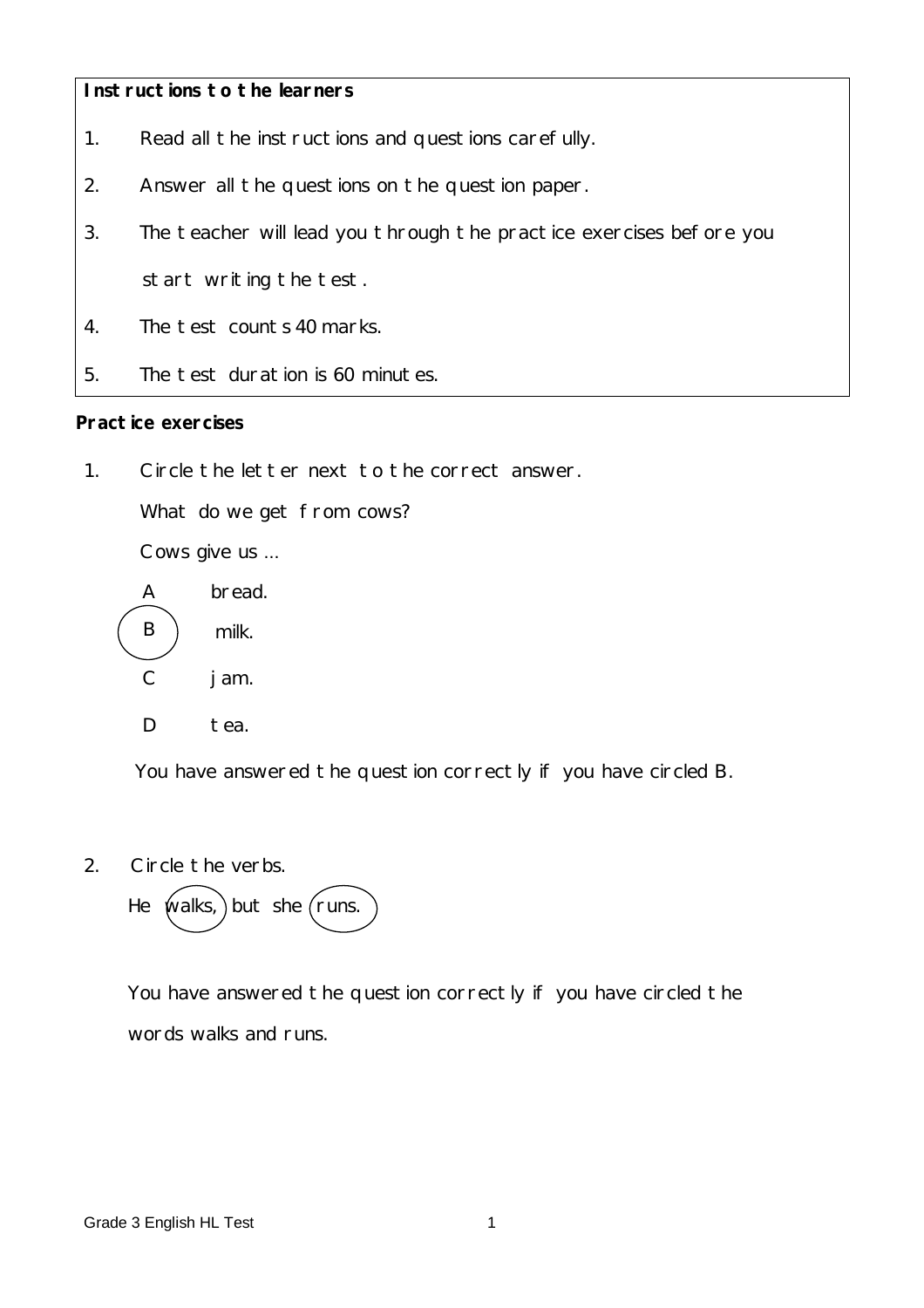3. Place a cross  $(\mathbf{x})$  in the box next to the correct answer.

The sun gives us ...

| water |   |
|-------|---|
| food  |   |
| light | × |
| air   |   |

 You have answered the question correctly if you have placed a cross  $(x)$  in the box next to the word light.

4. The sentences below tell us how to brush our teeth. Number the sentences (1-4) in the boxes to show the correct order when you brush your teeth.

| Wet the toothbrush.                    |  |
|----------------------------------------|--|
| Rinse your mouth.                      |  |
| Brush your teeth.                      |  |
| Then put toothpaste on the toothbrush. |  |

 You have answered the question correctly if you have numbered the sentences in the correct order.

 In your test you will answer some more questions like the ones you have just completed.

#### **The test starts on the next page.**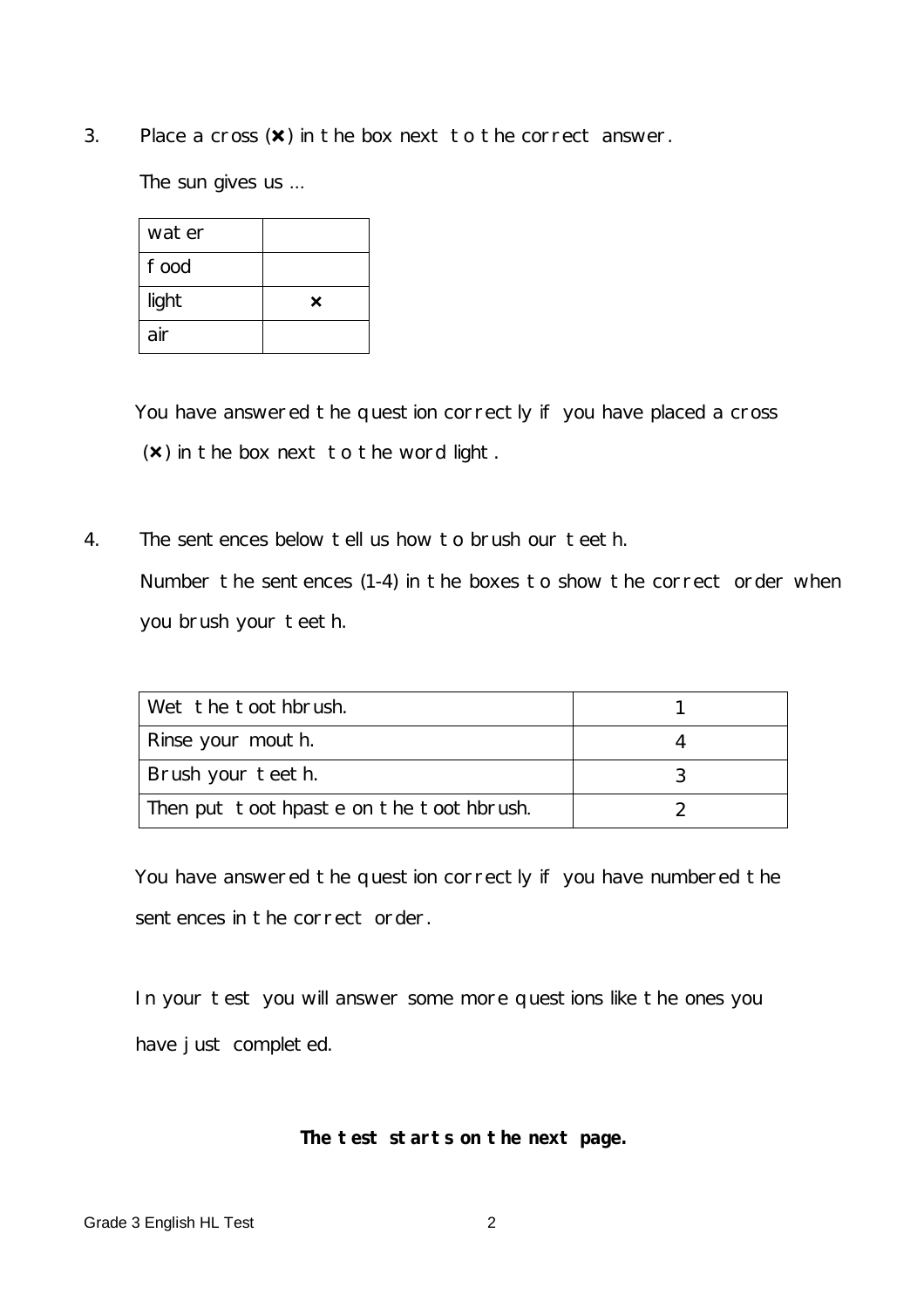Read the story and then answer questions 1-6.

Long, long ago a baby boy was born. His proud parents were Mr and Mrs Sontonga. They named their son Enoch. They belonged to the Mpinga tribe and spoke Xhosa.

When Enoch grew up, he became a teacher. He loved music and he also loved to teach children. He would often stand in his classroom and watch the children play, sing and dance outside. Watching the children, made him wish that one day, all the children of South Africa would be able to play and live together and be friends.

Enoch wrote many songs, but his favourites were those that he wrote for the children to sing. His songs were all about love and peace.

One day, Enoch wrote a very special song. The first words of this song were "Nkosi Sikelel' iAfrika". This means "God bless Africa". Enoch often prayed and asked that the children of South Africa be blessed.

Enoch's song, "Nkosi Sikelel' iAfrika", became famous. A well-known Xhosa poet, Samuel Mqhayi, wrote more words for the song and today all the people of South Africa are proud when they sing it.

Yes, the song that started as "A prayer for Africa" became known as our beloved National Anthem.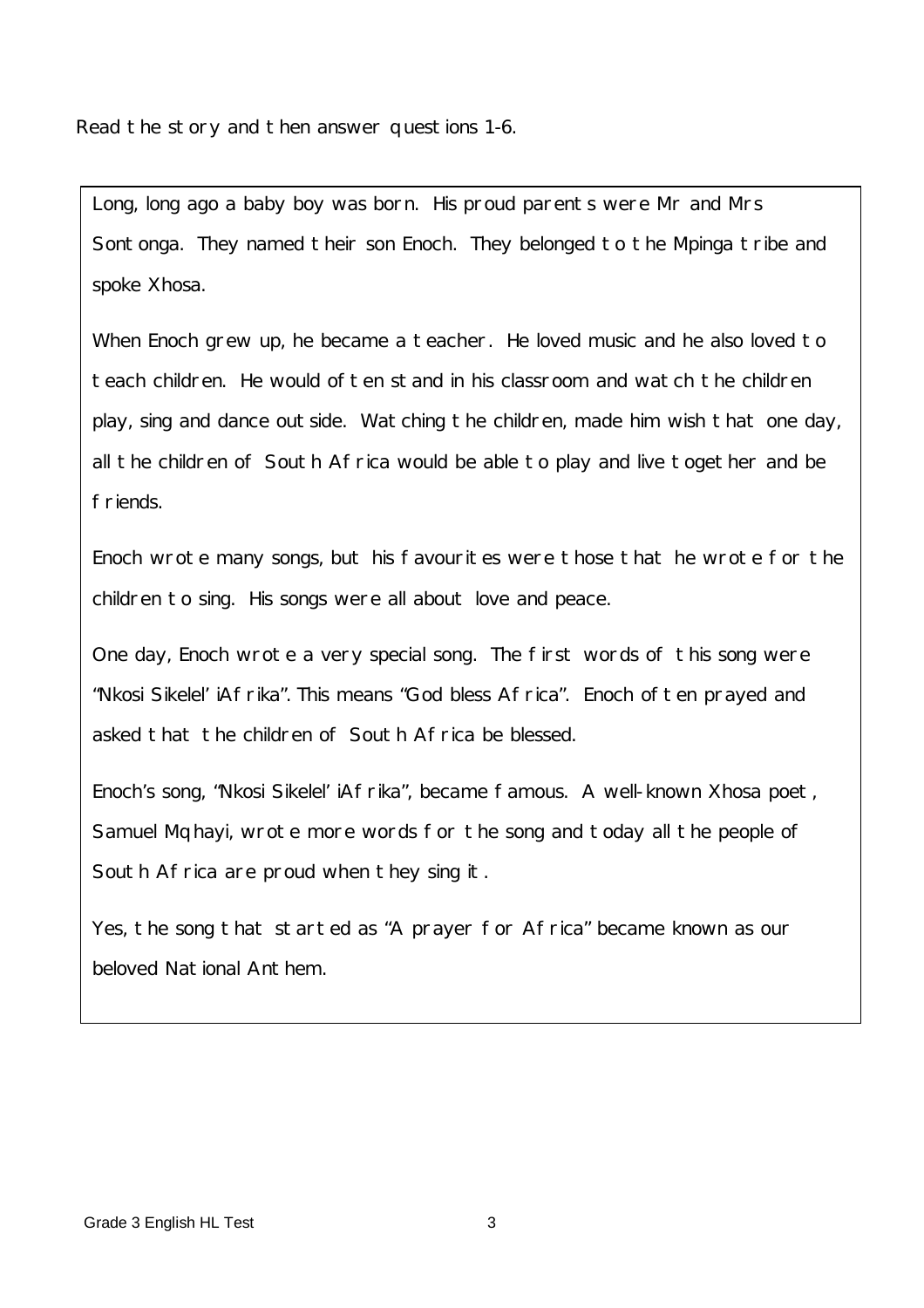1. Write a title for the story.

.....................................................................................................................................

2. Circle the letter next to the correct answer. What is the name of the songwriter that the story is about?

- A Samuel
- B Mpinga
- C Xhosa
- D Enoch
- 3. Place a cross  $(\times)$  in the box next to the correct answer. Where did Enoch live and work?

| South America |  |
|---------------|--|
| South Africa  |  |
| Australia     |  |
| Asia          |  |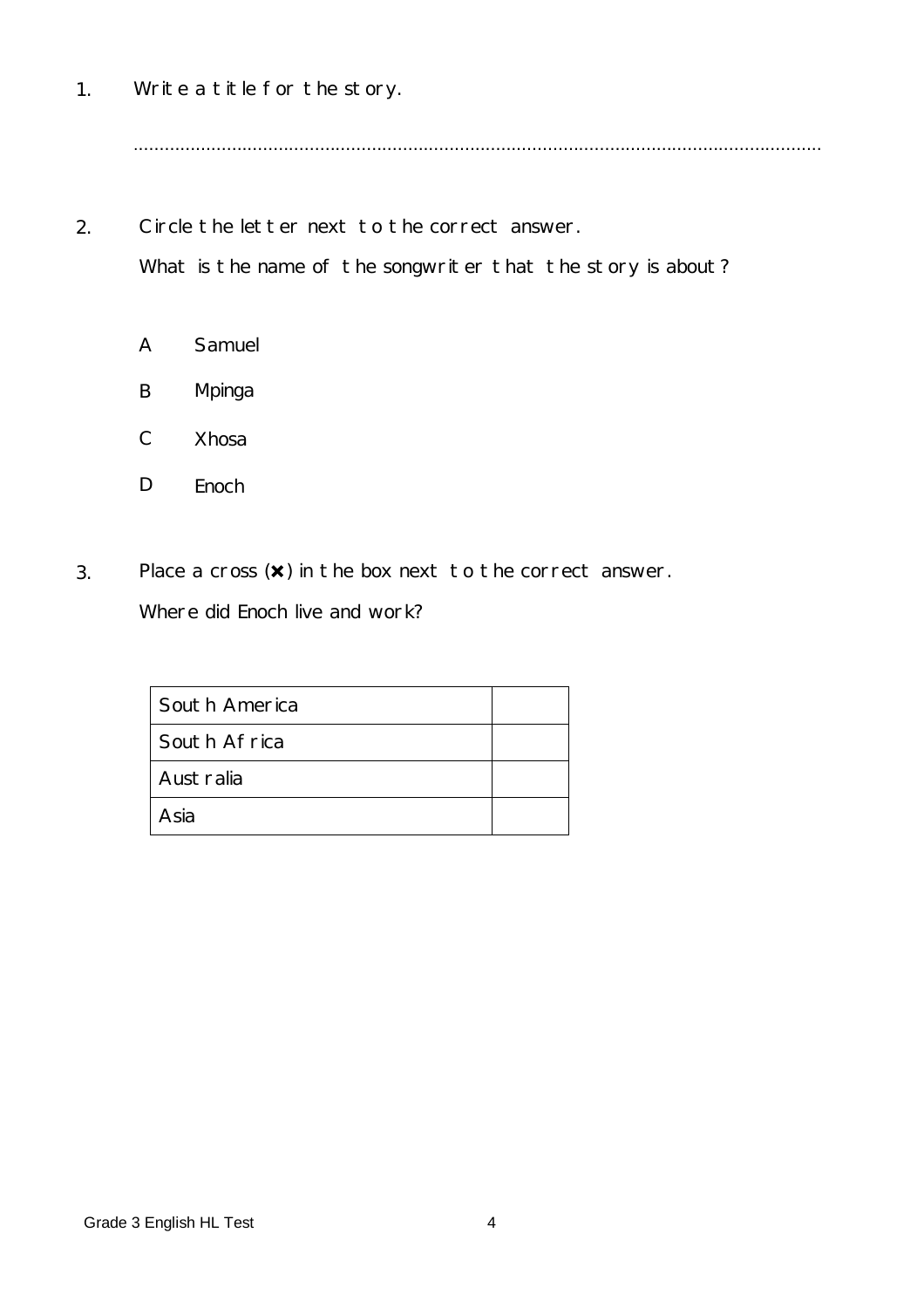4. Show the correct order of events in the story.

Number the sentences (1–4) in the boxes to show the correct order.

Enoch became a teacher.

Enoch's prayer became our National Anthem.

A well-known Xhosa poet wrote more words for the song.

Enoch wrote songs about love and peace.

5. "Nkosi Sikelel' iAfrika" is our National Anthem. What made Enoch write this song?

Enoch wrote "Nkosi Sikelel' iAfrika" because ............................................... ............................................................................................................................ ............................................................................................................................ ...........................................................................................................................

6. In your opinion, why did Enoch become famous?

Enoch became famous because ...................................................................... ............................................................................................................................ ............................................................................................................................ ............................................................................................................................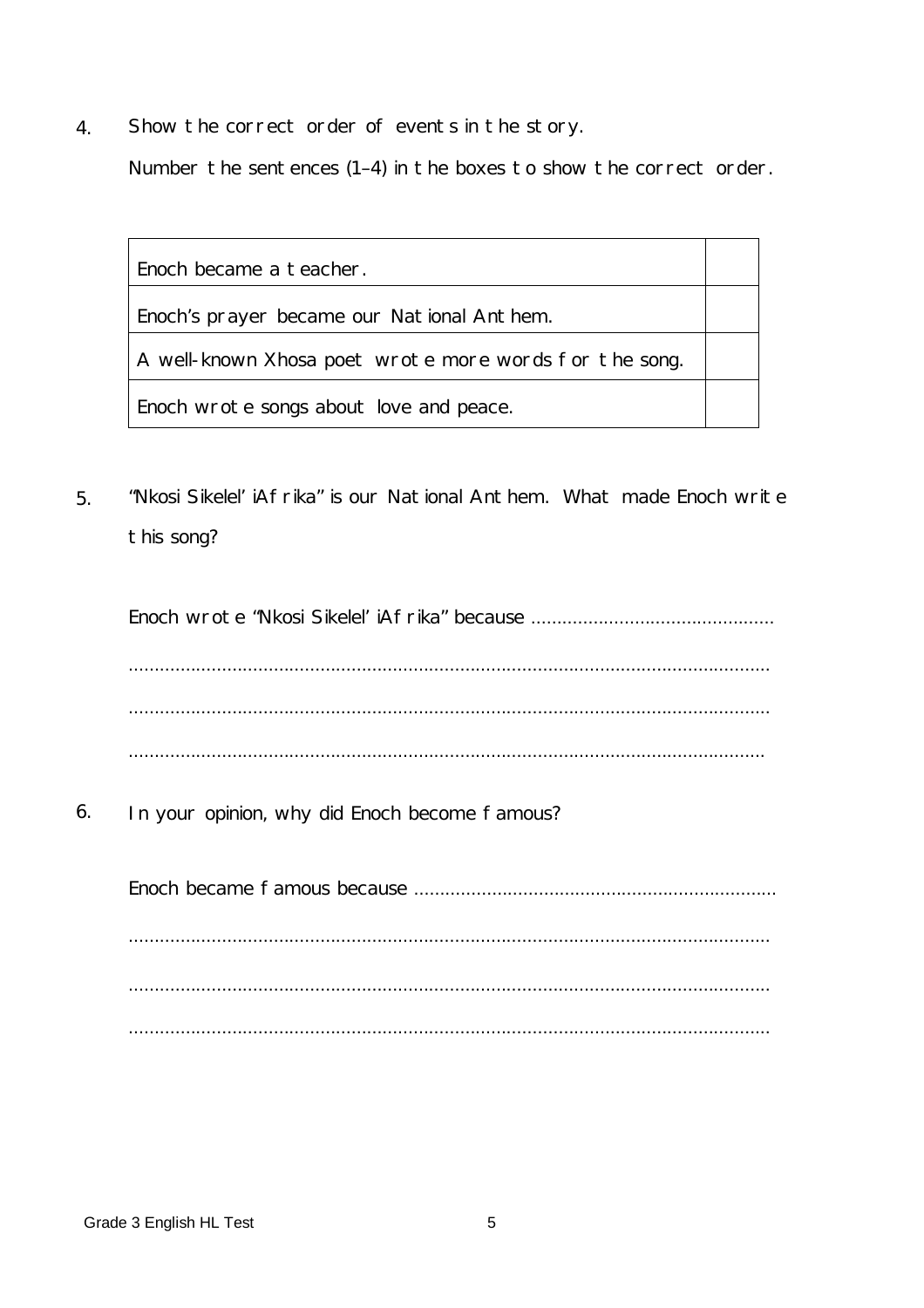

7.1 Circle the letter next to the correct answer.

What is the horse doing? The horse is ...

- A galloping over the hill.
- B standing in the barn.
- $\mathsf{C}$ grazing in the field.
- D drinking milk.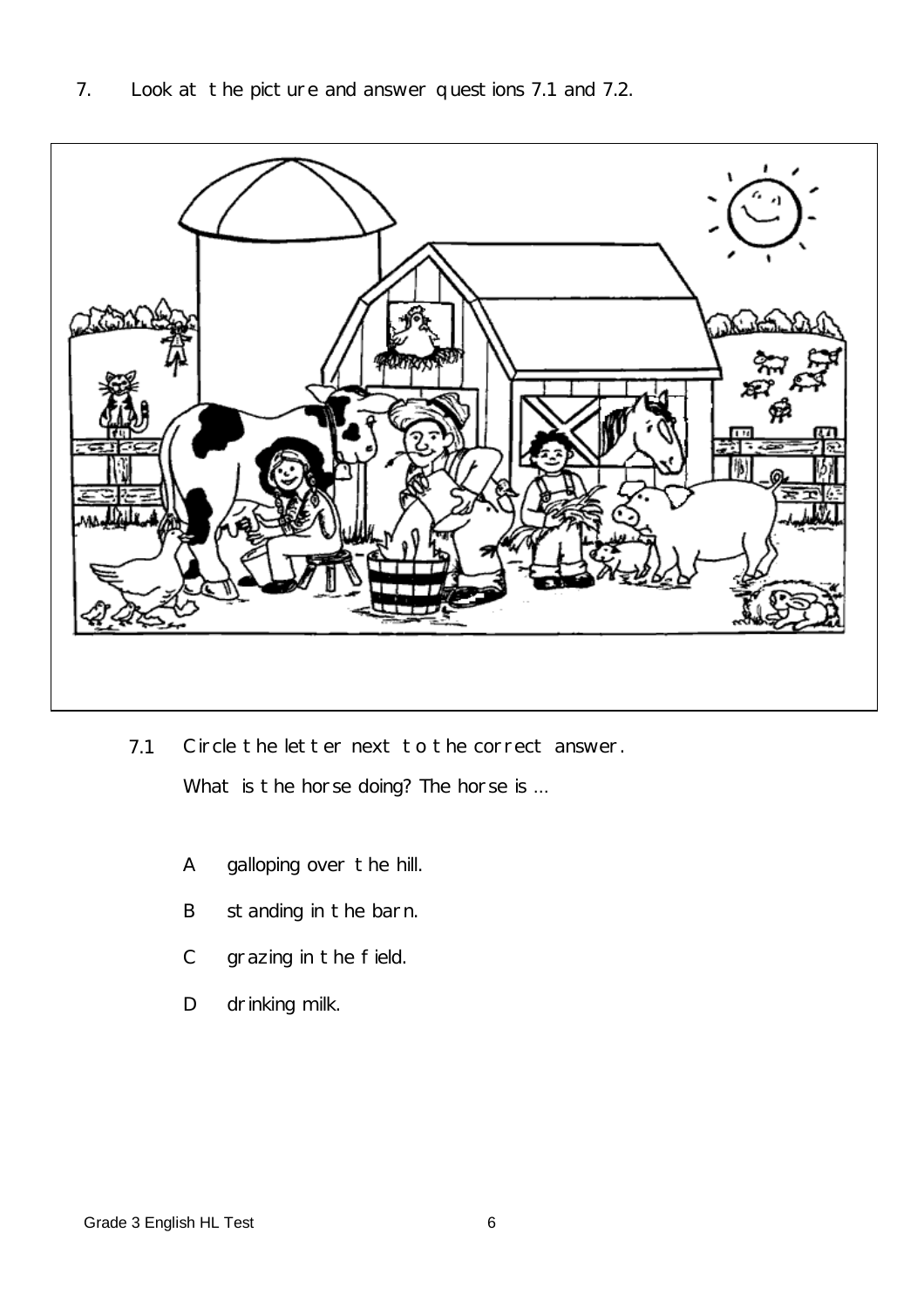Place a cross  $(x)$  in the box next to the correct answer.  $7.2$ 

The picture on page 6 is of a ...

| game reserve. |  |
|---------------|--|
| aquarium.     |  |
| farm.         |  |
| 700.          |  |

- 8. Rewrite the sentences in the given tenses.
	- 8.1 past tense

The farmer feeds the rabbits, while the children watch.

8.2 present tense

The pig played in the mud, while the horses galloped in the field.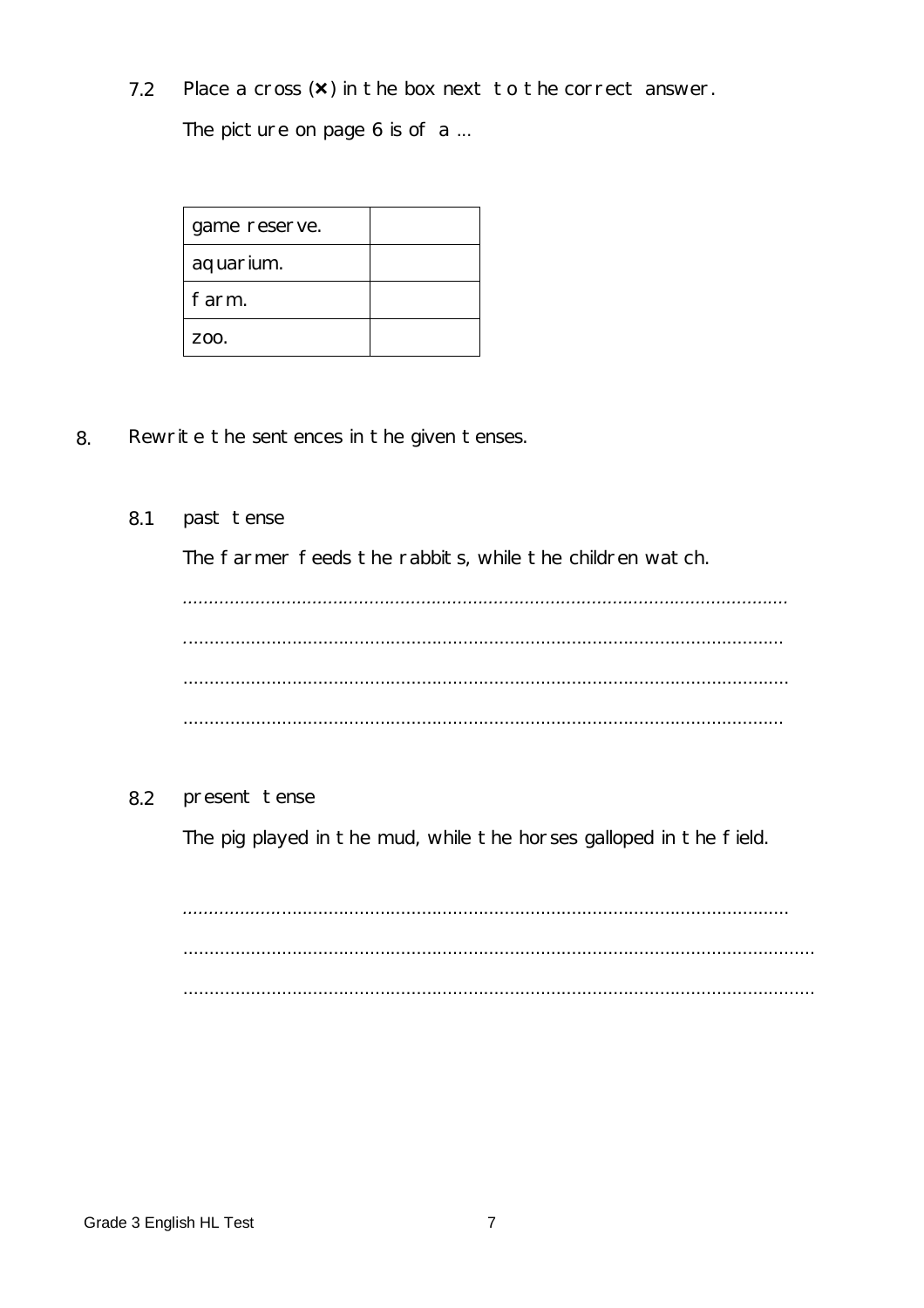- 9. Read:
	- 9.1 A noun is a naming word. Circle **two** nouns in the sentence below. The dog wags its tail.
	- 9.2 A pronoun is a word in the place of a noun. Circle **two** pronouns in the sentence below. The farmer and his wife love the animals on their farm.
	- 9.3 A conjunction is a joining word. Circle **one** conjunction in each of the sentences below.
		- a. The pigs ate their food and then went to sleep.
		- b. The horses neigh, but the ducks quack.
- 10. Look at the pictures and complete the sentences.

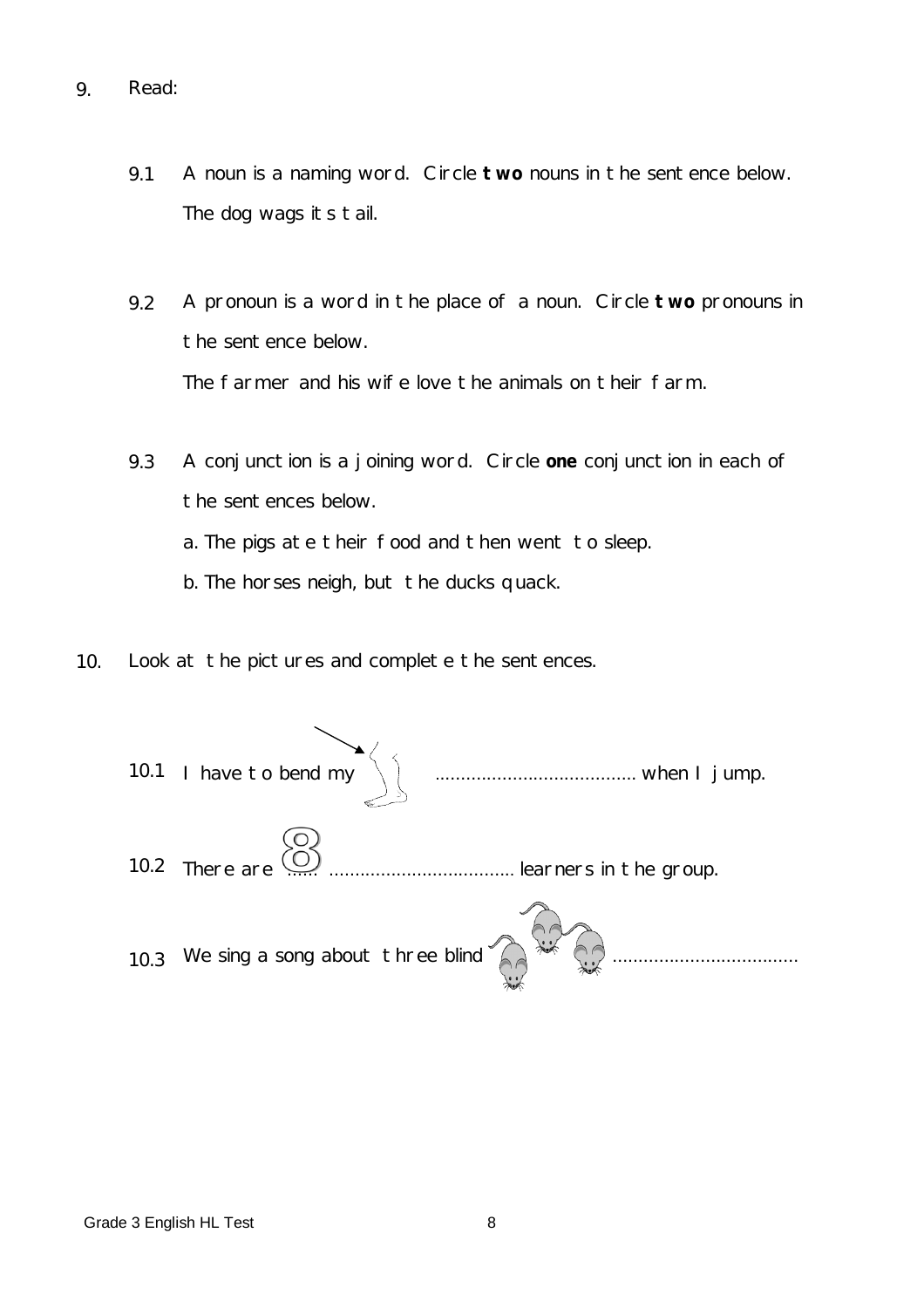$11.$ Rewrite the sentences. Fill in two punctuation marks in each sentence.

|     | 11.1 | there are many animals on my uncle's farm           |
|-----|------|-----------------------------------------------------|
|     |      |                                                     |
|     |      |                                                     |
|     |      |                                                     |
|     |      | 11.2 How many sheep cows and horses are on the farm |
|     |      |                                                     |
|     |      |                                                     |
|     |      |                                                     |
|     |      | 11.3 The farmer shouts, Watch out for the snake     |
|     |      |                                                     |
|     |      |                                                     |
|     |      |                                                     |
| 12. |      | Fill in the correct verbs in the spaces provided.   |
|     |      | We say:                                             |
|     | 12.1 | The farmers plant vegetables in the garden.         |
|     |      | but                                                 |
|     |      |                                                     |
|     | 12.2 | The pig grunts in the pigsty.                       |
|     |      | but                                                 |
|     |      |                                                     |
|     |      |                                                     |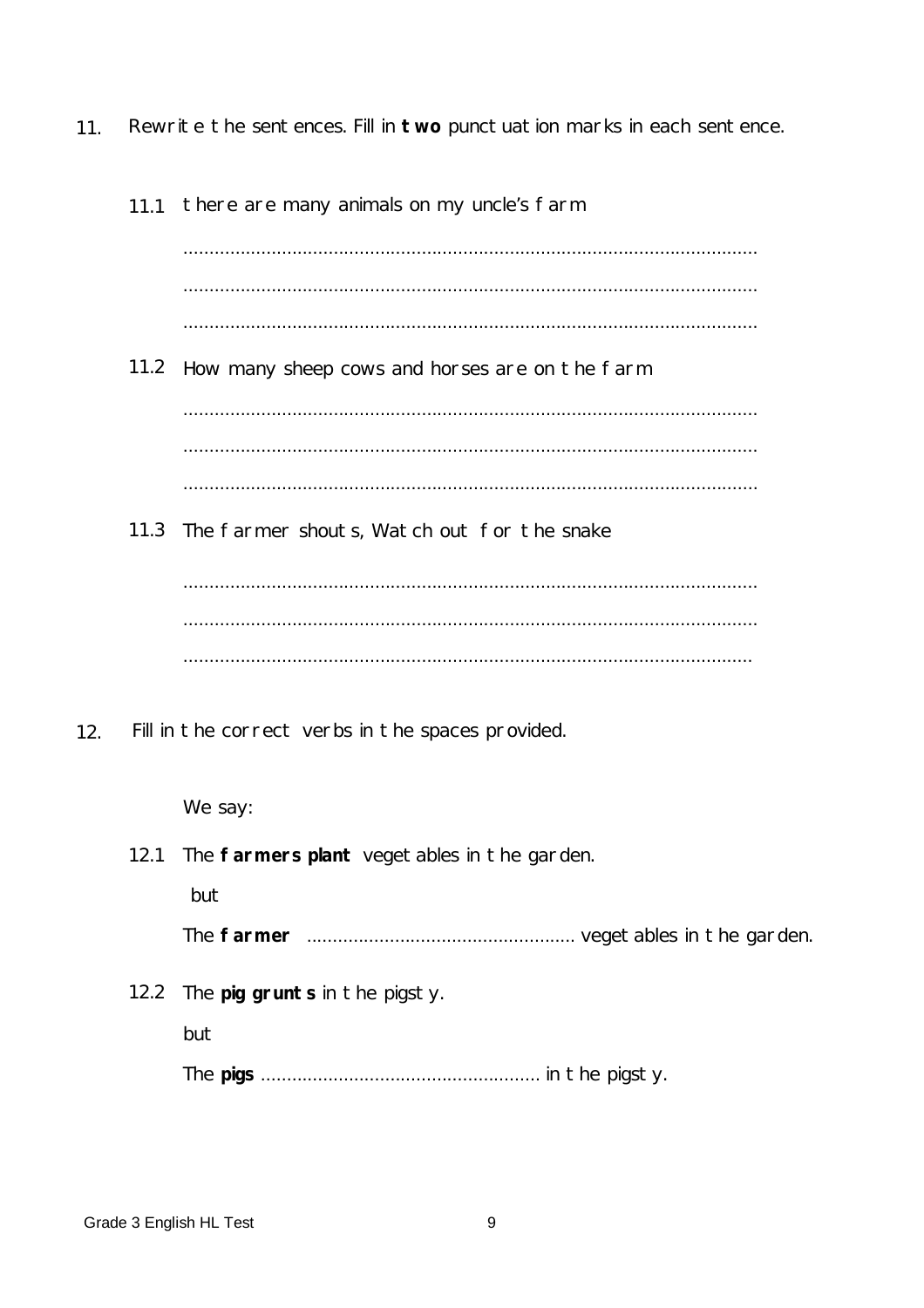13. Read the table and answer questions 13.1-13.3.

| Farm workers' duty list |                                 |                                                    |  |
|-------------------------|---------------------------------|----------------------------------------------------|--|
| <b>Name</b>             | <b>Monday and Wednesday</b>     | <b>Tuesday and Thursday</b>                        |  |
| Mpho                    | Feed the pigs                   | Clean the pigsty                                   |  |
| Sibongile               | Clean the barn                  | Brush the horses                                   |  |
| Peter                   | Feed the horses and<br>chickens | Take the eggs out of the nests<br>Brush the horses |  |
| Pat                     | Weed the vegetable garden       | Water the vegetable garden                         |  |
| Sam                     | Pick fresh vegetables           | Feed the pigs and chickens                         |  |

# 13.1 Mpho feeds the pigs on a Monday.

Who else feeds the pigs?

.........................................................................................................................

13.2 Pat and Sam both work in the vegetable garden.

What does Pat do on a Wednesday?

..........................................................................................................................

13.3 Sibongile brushes the horses on a Tuesday and a Thursday.

On which days does he clean the barn?

......................................................................................................................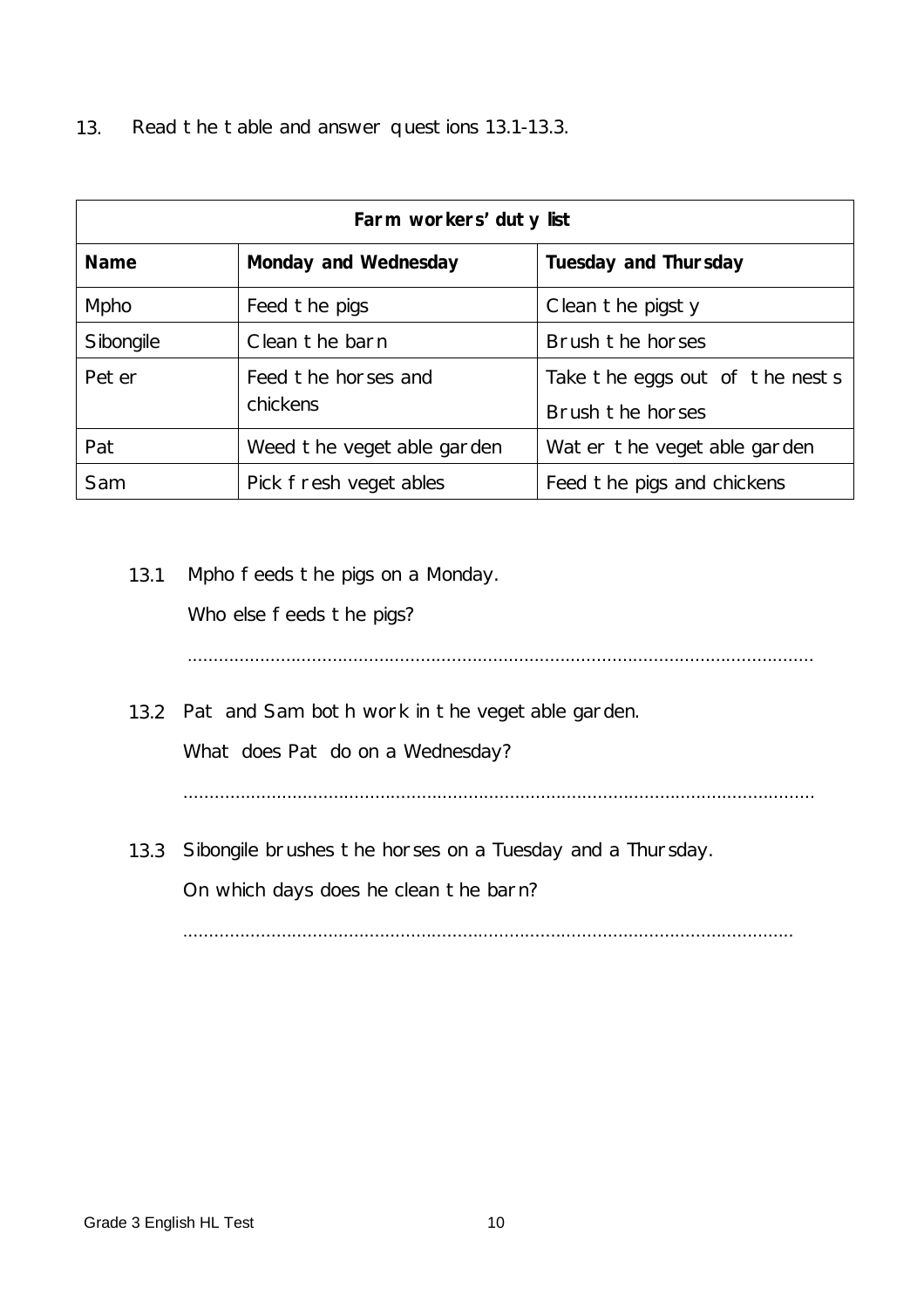14. Read the graph and answer questions 14.1 and 14.2.

|                         |                         | horses | pigs | chickens | sheep |
|-------------------------|-------------------------|--------|------|----------|-------|
|                         | 1                       |        |      |          |       |
|                         | $\overline{2}$          |        |      |          |       |
|                         | $\mathbf{3}$            |        |      |          |       |
| Number                  | $\overline{\mathbf{4}}$ |        |      |          | EINE  |
| $\mathsf{d} \mathsf{c}$ | 5                       |        |      |          |       |
| animals                 | $\boldsymbol{6}$        |        |      |          |       |
|                         | $\overline{7}$          |        |      |          |       |
|                         | 8                       |        |      |          |       |

## **Animals on the farm**

14.1 Circle the letter next to the correct answer. Compare the number of animals on the farm. Which animals have the highest number?

- A chickens
- B horses
- C sheep
- D pigs